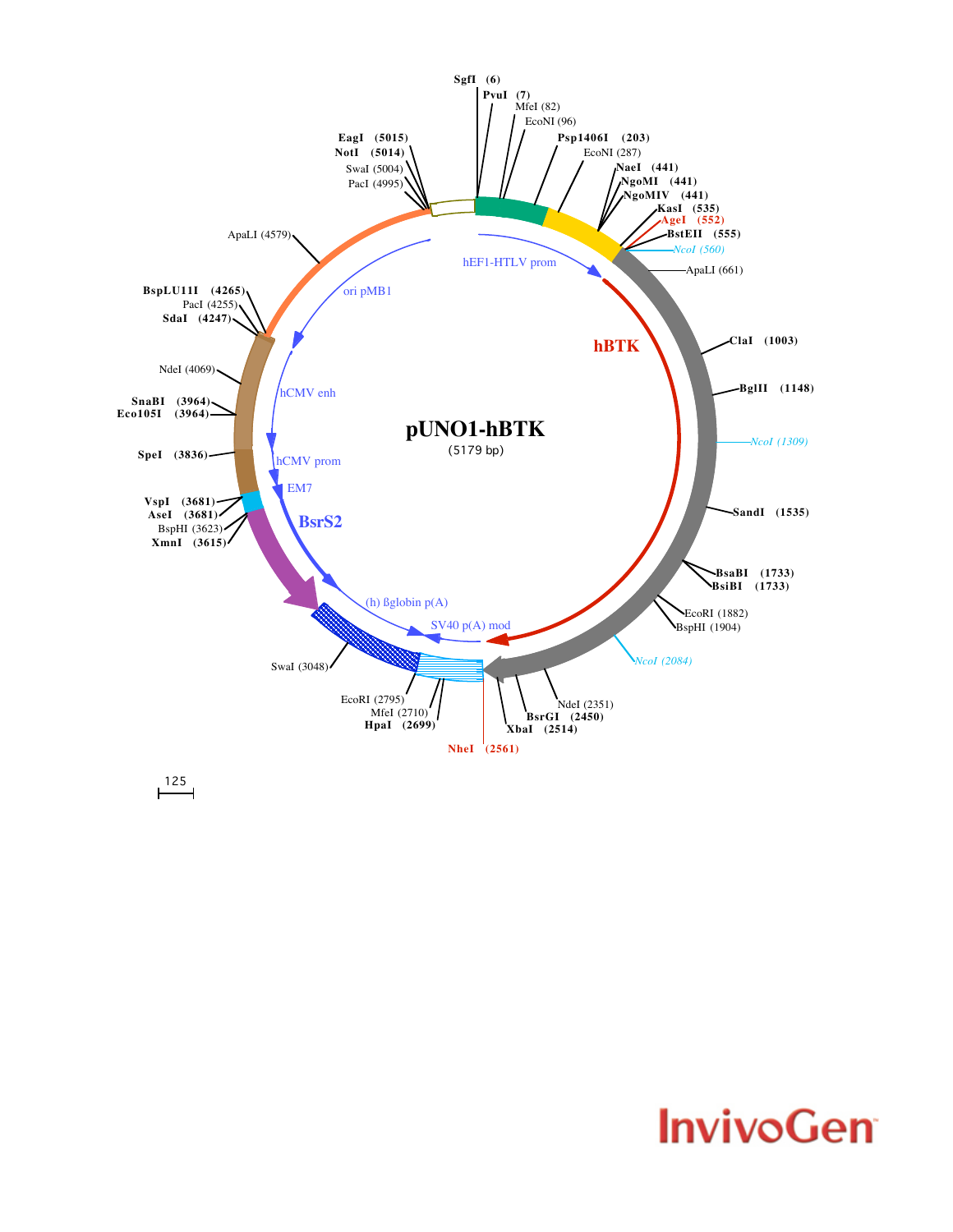**SgfI (6) PvuI (7)**

MfeI (82) EcoNI (96)

|     | 1 GGATCTGCGATCGCTCCGGTGCCCGTCAGTGGGCAGAGCGCACATCGCCCACAGTCCCCGAGAAGTTGGGGGGAGGGTCGGCAATTGAAC <b>G</b> GGTGCCTA                                                                                                                                                                                                                                                                                                                                                                                                                                                                                                                 |
|-----|--------------------------------------------------------------------------------------------------------------------------------------------------------------------------------------------------------------------------------------------------------------------------------------------------------------------------------------------------------------------------------------------------------------------------------------------------------------------------------------------------------------------------------------------------------------------------------------------------------------------------------|
|     | 101 GAGAAGGTGGCGCGGGGTAAACTGGGAAAGTGATGTCGTGTACTGGCTCCGCCTTTTTCCCGAGGGTGGGGAGAACCGTATATAAGTGCAGTAGTCGCC                                                                                                                                                                                                                                                                                                                                                                                                                                                                                                                        |
|     | Psp1406I (203)<br>EcoNI (287)                                                                                                                                                                                                                                                                                                                                                                                                                                                                                                                                                                                                  |
|     | 301 GCCATCCACGCCGGTTGAGTCGCGTTCTGCCGCCTCCCGCCTGTGGTGCCTCCTGAACTGCGTCCGCCGTCTAGGTAAGTTTAAAGCTCAGGTCGAGACC                                                                                                                                                                                                                                                                                                                                                                                                                                                                                                                       |
|     | $NgoMIV$ (441)<br>$NgoMI$ (441)<br>NaeI (441)                                                                                                                                                                                                                                                                                                                                                                                                                                                                                                                                                                                  |
|     | Ncol(560)<br><b>BstEII</b> (555)<br>AgeI $(552)$<br>KasI (535)<br>501 TCTGTTCTGCGCCGTTACAGATCCAAGCTGTGACCGGCGCCTACCTGAGATCACCGGTCACCATGGCCGCAGTGATTCTGGAGAGCATCTTTCTGAAGCG<br>1 M A A V I L E S I F L K R                                                                                                                                                                                                                                                                                                                                                                                                                      |
|     | ApaLI $(661)$<br>601 ATCCCAACAGAAAAAGAAAACATCACCTCTAAACTTCAAGAAGCGCCTGTTTCTCTTGACCGTGCACAAACTCTCCTACTATGAGTATGACTTTGAACGT<br>S O O K K K T S P L N F K K R L F L L T V H K L S Y Y E Y D F E<br>701 GGGAGAAGAGGCAGTAAGAAGGGTTCAATAGATGTTGAGAAGATCACTTGTGTTGAAACAGTGGTTCCTGAAAAAAATCCTCCTCCAGAAAGACAGATTC<br>47 GRRGSKKGSIDVEKITCVETVVPEKNPPPEROI<br>801 CGAGAAGAGGTGAAGAGTCCAGTGAAATGGAGCAAATTTCAATCATTGAAAGGTTCCCTTATCCCTTCCAGGTTGTATATGATGAAGGGCCTCTCTACGT<br>80 PRRGEES SEMEOIS I I ERFPY PFOV V Y DE G P L Y V<br>901 CTTCTCCCCAACTGAAGAACTAAGGAAGCGGTGGATTCACCAGCTCAAAAACGTAATCCGGTACAACAGTGATCTGGTTCAGAAATATCACCCTTGCTTC |
|     | 113D F S P T E E L R K R W I H O L K N V I R Y N S D L V O K Y H P C F<br>ClaI (1003)<br>1001 TGGATCGATGGGCAGTATCTCTGCTGCTCTCAGACAGCCAAAAATGCTATGGGCTGCCAAATTTTGGAGAACAGGAATGGAAGCTTAAAACCTGGGAGTT<br>147 WIDGOYLCCS OT AKNAM GCOILENR NGSLKP GS                                                                                                                                                                                                                                                                                                                                                                               |
| 213 | BgIII (1148)<br>1101 CTCACCGGAAGACAAAAAAGCCTCTTCCCCCAACGCCTGAGGAGGACCAGATCTTGAAAAAGCCACTACCGCCTGAGCCAGCAGCAGCAGCAGTCTCCAC<br>180 S H R K T K K P L P P T P E E D Q I L K K P L P P E P A A A P V S T<br>S E L K K V V A L Y D Y M P M N A N D L O L R K G D E Y F I L E E<br>NcoI (1309)                                                                                                                                                                                                                                                                                                                                       |
|     | 1301 AGCAACTTACCATGGTGGAGAGCACGAGATAAAAATGGGCAGGAAGGCTACATTCCTAGTAACTATGTCACTGAAGCAGAAGACTCCATAGAAATGTATG<br>247 SNL PWWRARD KNG OEGY I PSNYVTEAED SIEMY<br>1401 AGTGGTATTCCAAACACATGACTCGGAGTCAGGCTGAGCAACTGCTAAAGCAAGAGGGGAAAGGAGGTTTCATTGTCAGAGACTCCAGCAAAGCTGG<br>TRS Q A E Q L L K Q E G K E G G F I V R D S S K A G<br>280 E W Y S K H M<br>SandI (1535)                                                                                                                                                                                                                                                                 |
|     | 1501 CAAATATACAGTGTCTGTGTTTGCTAAATCCACAGGGGACCCTCAAGGGGTGATACGTCATTATGTTGTGTGTTCCACACCTCAGAGCCAGTATTACCTG<br>313) K Y T V S V F A K S T G D P Q G V I R H Y V V C S T P Q S Q Y Y L<br>1601 GCTGAGAAGCACCTTTTCAGCACCATCCCTGAGCTCATTAACTACCATCAGCACAACTCTGCAGGACTCATATCCAGGCTCAAATATCCAGTGTCTCAAC<br>$\mathsf{I}$ P E<br><b>Lating</b><br>N Y H O H N S A G L I S R L K Y P V S<br>$347$ A E<br>K H L F<br>S T                                                                                                                                                                                                                  |
|     | <b>BsiBI</b> (1733)<br><b>BsaBI</b> (1733)<br>1701 AAAACAAGAATGCACCTTCCACTGCAGGCCTGGGATACGGATCATGGGAAATTGATCCAAAGGACCTGACCTTCTTGAAGGAGCTGGGGACTGGACAATT<br>380 ON K N A P S T A G L G Y G S W E I D P K D L T F L K E L G T G O F<br>EcoRI (1882)<br>1801 TGGGGTAGTGAAGTATGGGAAATGGAGAGGCCAGTACGACGTGGCCATCAAGATGATCAAAGAAGGCTCCATGTCTGAAGATGAATTCATTGAAGAAGCC<br>413 C V V K Y G K W R G Q Y D V A I K M I K E G S M S E D E F I E E A                                                                                                                                                                                        |
|     | BspHI (1904)<br>1901 AAAGTCATGATGAATCTTTCCCATGAGAAGCTGGTGCAGTTGTATGGCGTCTGCACCAAGCAGCGCCCCATCTTCATCATCACTGAGTACATGGCCAATG<br>447 K V M M N L S H E K L V Q L Y G V C T K Q R P I F I I T E Y M A N<br>Ncol (2084)<br>2001 GCTGCCTCCTGAACTACCTGAGGGAGATGCGCCACCGCTTCCAGACTCAGCAGCTGCTAGAGATGTGCAAGGATGTCTGTGAAGCCATGGAATACCTGGA                                                                                                                                                                                                                                                                                                 |
|     | 480▶G C L L N Y L R E M R H R F Q T Q Q L L E M C K D V C E A M E Y L E<br>2101 GTCAAAGCAGTTCCTTCACCGAGACCTGGCAGCTCGAAACTGTTTGGTAAACGATCAAGGAGTTGTTAAAGTATCTGATTTCGGCCTGTCCAGGTATGTC<br>513 SK Q F L H R D L A A R N C L V N D Q G V V K V S D F G L S R Y V<br>2201 CTGGATGATGATACACAAGCTCAGTAGGCTCCAAATTTCCAGTCCGGTGGTCCCCACCGGAAGTCCTGATGTATAGCAAGTTCAGCAGCAAATCTGACA<br>547 L D D E Y T S S V G S K F P V R W S P P E V L M Y S K F S S K S D<br>NdeI (2351)                                                                                                                                                               |
|     | 2301 TTTGGGCTTTTGGGGTTTTGATGTGGGAAATTTACTCCCTGGGGAAGATGCCATATGAGAGATTTACTAACAGTGAGACTGCTGAACACATTGCCCAAGG<br>580 N A F G V L M W E I Y S L G K M P Y E R F T N S E T A E H I A O G<br>BsrGI (2450)<br>2401 CCTACGTCTCTACAGGCCTCATCTGGCTTCAGAGAAGGTATATACCATCATGTACAGTTGTTGGCATGAGAAAGCAGATGAGCGTCCCACTTTCAAAATT                                                                                                                                                                                                                                                                                                                |
|     | 613 LRLYRPHLASEKVYTIMYSCWHEKADERPTFKI<br>XbaI (2514)<br><b>NheI</b> (2561)<br>2501 CTTCTGAGCAATATTCTAGATGTCATGGATGAAGAATCCTGAGCTCGCCAATAAGCTTCTTGCTAGCTGGCCAGACATGATAAGATACATTGATGAGTTT                                                                                                                                                                                                                                                                                                                                                                                                                                        |
|     | 647 L L S N I L D V M D E E S .                                                                                                                                                                                                                                                                                                                                                                                                                                                                                                                                                                                                |